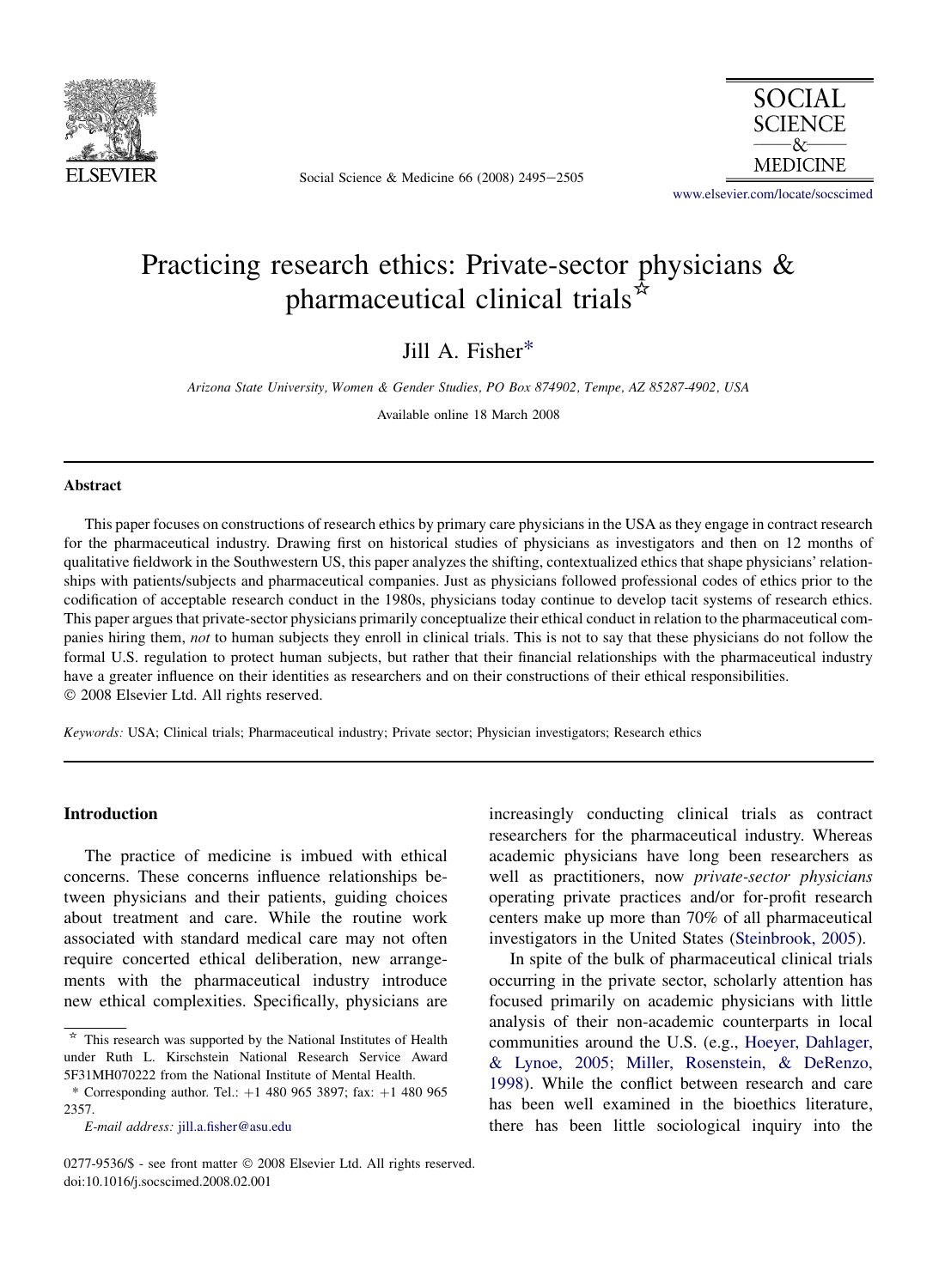ways in which contemporary physicians actively construct their own codes of ethics as clinical researchers ([Halpern, 2004](#page-9-0)). In fact, there are currently more empirical studies on research staff, such as nurse coordinators, and their construction of ethics than on physicians [\(Davis, Hull, Grady, Wilfond, & Henderson,](#page-9-0) [2002; Fisher, 2006a; Mueller, 1997](#page-9-0)).

This paper focuses on private-sector physicians' constructions of research ethics as they engage in contract research for the pharmaceutical industry. Drawing first on historical studies of physicians as investigators and then on current qualitative research, this paper analyzes the shifting, contextualized ethics that shape physicians' relationships with patients/subjects and pharmaceutical companies. Just as physicians followed professional codes of ethics prior to the codification of acceptable research conduct in the 1980s, physicians today continue to develop tacit systems of research ethics. This paper argues that private-sector physicians primarily conceptualize their ethical conduct in relation to the pharmaceutical companies hiring them, not to human subjects they enroll in clinical trials. This is not to say that these physicians do not follow the formal U.S. regulation to protect human subjects, but rather that their financial relationships with the pharmaceutical industry have a greater influence on their identities as researchers and on their perceptions of their ethical responsibilities.

## Background: physicians as investigators

Physicians have long served as investigators on research projects involving human subjects, whether for the development of new products and therapies or for the assessment of existing treatments. Much scholarship has examined the history of human subjects research in the U.S., focusing particularly on research malfeasance or unethical treatment of subjects. For example, the case of the Tuskegee syphilis study  $$ in which rural African American men were denied effective treatment for their illness over the course of a 40-year study to document the natural history of the disease  $-$  may be the most well-known case of ethically problematic conduct within the U.S. medical community and government agencies (e.g., [Jones,](#page-9-0) [1981; Reverby, 2000\)](#page-9-0). Other cases of human subjects abuses have also received significant scholarly examination, such as medical and military research conducted on prisoners ([Hornblum, 1998\)](#page-9-0).

What have received much less analysis are the nonsensational examples of human subjects research in which there is no direct evidence or suggestion of

unethical conduct. In part, the dearth of scholarly attention to the mundane instances of research on human subjects stems from the long-held assumption that prior to regulation enacted in the early 1980s, there simply were no ethical norms or standards governing researchers' interactions with human subjects (e.g., [Faden & Beauchamp, 1986; Jones, 1981\)](#page-9-0). This has proven not to be the case. For example, historians of medicine have shown the extent to which there were existing codes of ethics since at least the end of the 19th century that physicians and other researchers were expected to follow in their interactions with human and animal subjects (e.g., [Lederer, 1995](#page-10-0)).

The recent work of [Sydney Halpern \(2004\)](#page-9-0) and [Nancy Campbell \(2007\)](#page-9-0) adds sociological detail to these claims. [Halpern \(2004\)](#page-9-0) illustrates the existence of ethical norms through case studies of vaccine experimentation in the first half of the 20th century. By delving into the ''indigenous moralities'' structuring investigators' scientific and ethical decision-making, she shows a relational ethics at work as investigators assess the path of lesser harm for human subjects and patients. Likewise, [Campbell's \(2007\)](#page-9-0) study on prison experiments conducted in the 1950s through 1970s on addictive drugs explores the ways in which researchers respected and valued their subjects' expertise both as recreational and experimental drug users. These scholars argue that in spite of sensational examples to the contrary, the research community did conduct human subjects research in ethically responsible ways in the period leading up to the 1980s. Moreover, their work point to the importance of examining the actual practices of researchers as they balance their responsibilities to their subjects/patients with their commitment to science.

As the scandals surrounding human subject abuse like Tuskegee and prison experiments erupted in the 1970s, social scientists initiated empirical projects to assess medical researchers' relationships with human subjects and their constructions of ethics (e.g., [Barber,](#page-9-0) [1980; Barber, Lally, Makarushka, & Sullivan, 1973;](#page-9-0) [Fox, 1976; Gray, 1975\)](#page-9-0). Most notably, [Bernard Barber](#page-9-0) [et al. \(1973\)](#page-9-0) completed an empirical study on the gap between the ethical principles that researchers said they espoused and their actual practices. Mobilizing the concept of social control to explain researchers' behavior, they discussed the reasons researchers avoid or adopt unethical practices in their research. For example, they noted that peer review of the ethics and scientific conduct of research (in the earliest instantiation of what are contemporary institutional review  $b$ oards  $-$  IRBs) is an important form of social control,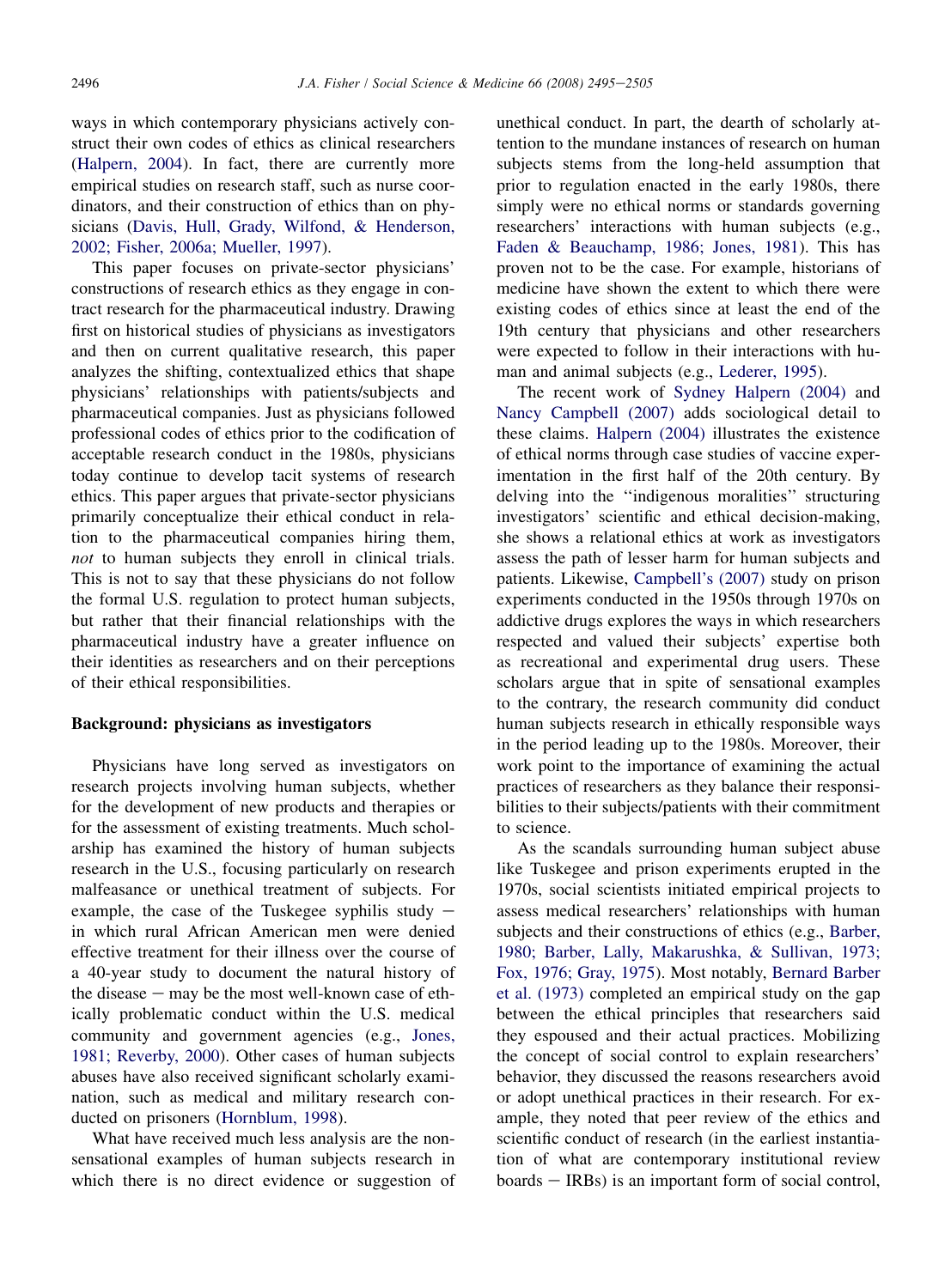but that in order to be effective, peer review needs to continue beyond initial review throughout the course of the research. During the same period, [Bradford](#page-9-0) [Gray \(1975\)](#page-9-0) examined patients' decisions to participate in medical research. This work evinced a profound tension between the human subject volunteer as patient and as subject and indicated how crucial social context is to informed consent. For example, Gray's most important finding was that 41% of the volunteers did not know they had been involved in medical research until their interview with Gray, and all of these volunteers had signed (but many had not read) the consent form they were given on admission to the hospital.

More recently, the ethics of everyday medical practice as well as the role of physicians as investigators have begun to receive renewed scholarly attention from social scientists ([Bosk, 1995; DeVries, 2004;](#page-9-0) [Zussman, 1992, 1997](#page-9-0)). By directing inquiry into the structural conditions impacting upon ethical decisionmaking, the approach of scholars in the social sciences attends to multiple ways in which ethics are understood and enacted by various research communities (e.g., [Epstein, 1996; Evans, 2002; Fisher, 2006b](#page-9-0)). For example, changes in science and medicine, such as the increasing prevalence of research on the clinical application of genetics, shape physicians' as well as patients'/subjects' perceptions of ethical uses of biological information ([Hedgecoe, 2004; Konrad, 2005](#page-9-0)).

In spite of this social science interest in physicians and ethics, there has been little empirical examination of the involvement of private-sector physicians in pharmaceutical clinical trials [\(Bodenheimer, 2000\)](#page-9-0). Scholarship in this topical area has been generated mainly in the field of bioethics, and most of that research does not differentiate between clinical trials conducted in academic medical centers and the private sector. In addition, bioethics tends to privilege discussion about how ethics should be constituted in the clinic rather than what are the current practices and constraints placed upon investigators [\(Klein & Fleischman,](#page-9-0) [2002; Miller & Shorr, 2002](#page-9-0)). Moreover, there is little discussion about the extent to which private-sector physicians are represented in pharmaceutical research, the reasons why they become contract researchers, and how these reasons shape physicians' orientation toward research ethics ([Lader et al., 2004](#page-9-0)).

The pharmaceutical clinical trials industry provides a rich field to discuss the ethics of human subjects research. Bioethics has focused predominantly on consent issues ([Appelbaum, Lidz, & Meisel, 1987; Caplan,](#page-9-0) [1998\)](#page-9-0), and social scientists have added significantly to scholarship on challenges and limitations to informed

consent as well as strategies for optimizing the process [\(Corrigan, 2003; Featherstone & Donovan, 2002;](#page-9-0) [Morris & Balmer, 2006\)](#page-9-0). Focusing solely on informed consent, however, often leads to a fairly weak notion of ''ethics'' ([Zussman, 1997\)](#page-10-0). For example, discussions of ethics should account for the types of patients enrolled as subjects and the extent to which pharmaceutical research is exploitative of disenfranchised groups within the U.S. and around the world ([Petryna, 2007\)](#page-10-0). Elsewhere, I examine the influence of the political and economic context of pharmaceutical clinical trials on ethical practices in the clinic ([Fisher, in press](#page-9-0)). The purpose of this paper, however, is more descriptive than normative; rather than analyzing the extent to which physicians are conducting clinical trials ethically (a very complex issue because of the organization of clinical trials work), it instead examines one aspect of ethics: how physicians define what their ethical roles and responsibilities are to the pharmaceutical industry employing them and to the human subjects whom they enroll in studies.

#### Methods

The research on the clinical trials industry informing this paper is based on 12 months of fieldwork in the Southwestern United States from October 2003 to September 2004. Specifically, it involved participant observation and 63 semi-structured interviews at more than 20 private-sector sites conducting pharmaceutical drug studies. The purpose of this fieldwork was to examine relationships between physician investigators, research staff, patients/subjects, and pharmaceutical company representatives within the clinical setting as mediated by clinical trials and the pharmaceutical industry more generally. Interview questions directed at physicians solicited their perceptions of research ethics and of their responsibilities to human subjects, pharmaceutical companies, and to science. Other interview questions explored the organization of pharmaceutical clinical trials, including the companies and employees engaged in contract research.

Sites conducting pharmaceutical clinical trials in two major cities in the Southwest that were listed on an industry clearinghouse web site were approached to participate in interviews and/or participant observation. At least one individual at 75% of sites in one city and 50% of sites in the other agreed to an interview. Although no incentives were offered to promote participation, most sites, particularly research staff such as coordinators, were happy to schedule an interview. Scheduling time with physicians was more difficult,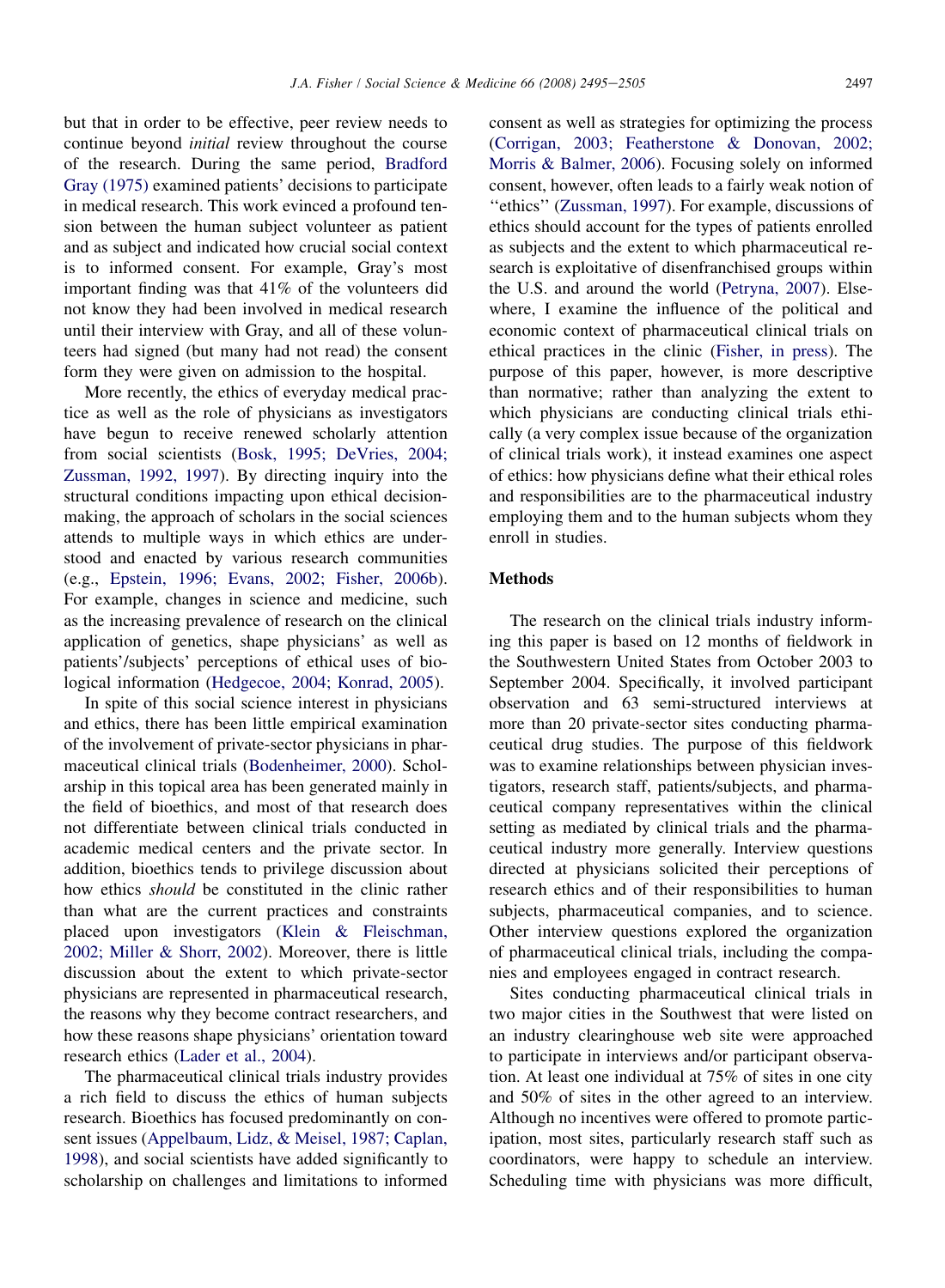and the most effective way to conduct interviews with them was to interview their staff first and then, at that scheduled appointment, request time with the physician. There was no discernable difference between sites that agreed and refused to participate based on types of studies conducted, size of the clinical trial operation, or experience of the site (using information listed on the clearinghouse web site). The majority of sites conducted studies to test the efficacy of new products that were targeting illnesses and diseases that already have safe and effective treatments on the market (e.g., allergies, asthma, high cholesterol, insomnia). Only one site consistently tested products for life-threatening conditions, such as AIDS or cancer.

Out of 63 interviews with investigators, research staff and administrators, pharmaceutical industry representatives, and human subjects, 10 were conducted with physicians hired as principal investigators and 2 others with a physician and a PhD researcher employed in administrative roles (11 MDs and 1 PhD; 11 men and 1 woman; 11 white and 1 Hispanic). Interviews lasted an average of 40 min with a range of  $10-$ 90 min. Participant observation in clinics included primarily interactions between investigators and subjects, as well as between coordinators and subjects. Specific demographic information about the physician investigators quoted in this paper can be found in the Appendix.

### Clinical trials as an emerging medical specialty

Physicians practicing medicine in the private  $sector - as part of community hospitals, private$ practices, and clinics  $-$  are reporting ever increasing economic and legal constraints impacting upon healthcare services. Trends in managed care have decreased the revenue physicians can expect from seeing patients ([Tu & Ginsburg, 2006](#page-10-0)). Dramatic increases in malpractice insurance premiums dip into physicians' diminishing incomes, and the litigious environment of the U.S. makes malpractice suits seem like a daily  $-$  rather than a distant  $-$  possibility ([Sage, 2004](#page-10-0)). Add to these conditions the overhead costs of running an office, paying salaries, and processing billing, and many physicians are finding that not only is medicine no longer lucrative but it is a business that their training ill-prepared them to run efficiently and effectively.

As a result, physicians are seeking new channels within the context of their practices to augment their incomes ([Pham, Devers, May, & Berenson, 2004](#page-10-0)). These emerging revenue streams range from selling patients/clients ''nutraceuticals,'' such as vitamins

and herbal supplements, to offering cosmetic procedures, such as facial peels and Botox $^{\circledR}$  injections. In addition, many physicians are looking to the pharmaceutical industry for revenue. Association with the pharmaceutical industry offers many possibilities for physicians to profit. From mundane perks offered by drug reps to cash rewards for prescribing and/or promoting certain products, physicians have ties with pharmaceutical companies that vary from loose affiliations to payrolled consultation positions ([Kassirer,](#page-9-0) [2005](#page-9-0)). Yet, in addition to marketing drugs and devices, physicians' involvement with the pharmaceutical industry is now frequently extended to the research and development of these products. By becoming contract researchers for the pharmaceutical industry, physicians mobilize their patient populations as potential resources for clinical trials.

The convergence of physicians' interest in or need to find alternative sources of income with the pharmaceutical industry's interest in cutting costs and speeding up research and development creates a lucrative arrangement for both parties [\(Rainville, 2002\)](#page-10-0). Physicians continue to practice medicine but incorporate the enrollment of patients as human subjects and get paid by pharmaceutical companies instead of by insurance providers or government agencies for their time and services. From the perspective of the pharmaceutical industry, private-sector physicians offer them a ready pool of patients that can be recruited into their studies more rapidly and more efficiently than can academic physicians who rarely have non-research patient populations in reserve ([Fisher, 2007\)](#page-9-0). This contract research arrangement is so beneficial to privatesector physicians and the pharmaceutical industry that 13% of all practicing physicians are currently conducting at least one pharmaceutical study and 33% have conducted studies for the pharmaceutical industry at some point during their careers [\(HarrisInteractive,](#page-9-0) [2004](#page-9-0)). These changes have catalyzed a veritable industry to support both the pharmaceutical companies and the private-sector sites conducting clinical trials ([Mirowski & Van Horn, 2005\)](#page-10-0). For example, a primary goal of contract research organizations (CROs) is to aid pharmaceutical companies in selecting appropriate clinical sites that have large patient populations appropriate for specific clinical trials.

In spite of the rapid increase in the number of private-sector physicians signing on to conduct pharmaceutical studies, there is little movement to provide investigator training for physicians. This is not because conducting pharmaceutical studies is straightforward or transparent. In fact, many physicians working in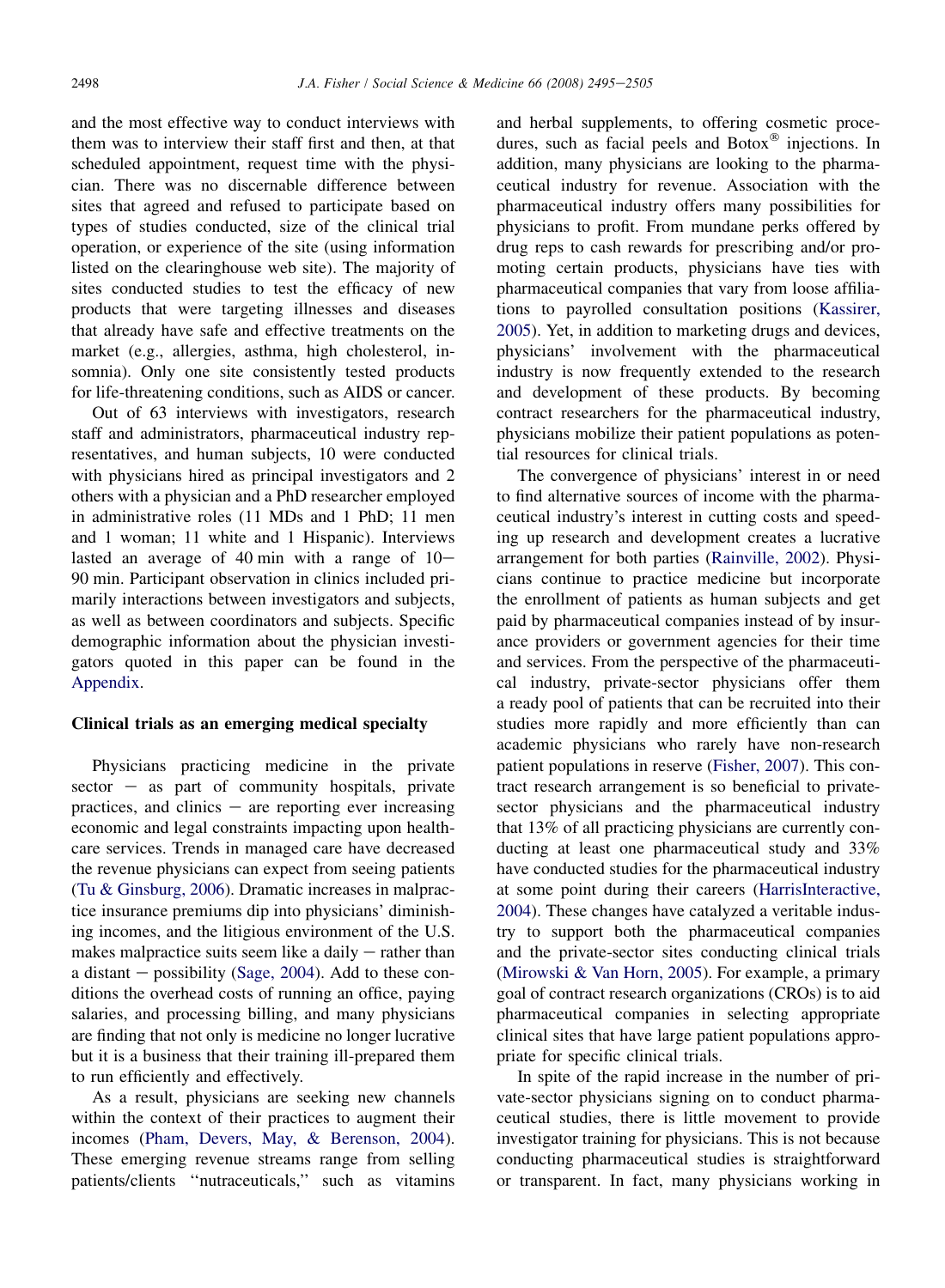the industry describe the knowledge that is necessary to be effective investigators as comprising a new medical specialty. For example, a physician with decades of experience conducting trials explained,

Medical training is certainly important because there's, of course, a lot of medicine in [clinical trials], but that [training] is not enough. It's not sufficient. Clinical trials is a specialty unto itself, both the business of clinical trials as well as the ethics of clinical trials, dealing with IRBs, dealing with pharmaceutical companies, dealing with a whole bunch of things, as well as how to manage a large center. so there are certainly a lot of things lacking in a medical education that didn't prepare me for that. (Physician Investigator A)

The emphasis within the framing of clinical trials as a specialty  $-$  as this physician and others articulate  $it$  – consists of three parts: the business, logistics, and ethics of conducting studies. In this way, it is not a specialty like most others requiring additional professional training. In other words, the expertise is not medical, per se, and the additional knowledge needed to run studies has little to do with biological systems or etiologies of diseases.

When it comes to the medical end of trials, many physicians assert that there is no difference between practicing medicine and conducting research. Some even take this a step farther to argue that clinical trials are easier to do than is standard medical care. For example, a fairly new investigator said, ''You're overqualified as an MD for clinical trials'' (Physician Investigator B). In large measure, this is because there is no need for scientific or pharmacological expertise associated with contract research. Unlike investigatorinitiated studies conducted by academic physicians and funded by government agencies like the National Institutes of Health, pharmaceutical clinical trials are offered to physicians as prepackaged studies in which they choose to participate or not. Pharmaceutical company employees design these drug studies, and physicians rarely have the opportunity to comment on or influence the various components of the trial. Explaining the role of contract researchers, a highly successful physician running a profitable clinical trials site said,

We really don't have a lot of leeway in the scientific department. I mean, if somebody says we have this really great drug that works for blood pressure, I have no idea how this damn thing works!... I have no idea about science!... I'm not a scientist... We [physicians in the private sector] bring a *techne*  $-$  it's an old Greek work  $-$  as opposed to a science. Pharmaceutical companies can hire the scientists, but at some point the end has to be executed... So I think at this point what we offer is an execution. (Physician Investigator C)

In a sense, physicians who engage in contract research do not need to understand the principles of research or clinical trial design; they simply need to be able to follow a study protocol that is given to them by the pharmaceutical company for which they are working. As the physician quoted emphasizes, contract researchers have practical clinical skills (techne) that are mobilized to complete studies for pharmaceutical companies.

Because clinical trial work takes a different kind of expertise, there is little focus on providing physicians with any specific training or guidance. Specifically, pharmaceutical companies rarely, if ever, provide ethics training for investigators. In fact, the only training in ethics that most physicians receive for clinical trials work is limited to the medical school curriculum, which focuses largely on ethical issues in patient care not research. Moreover, because regulatory oversight is provided by commercial (read: for-profit) institutional review boards rather than those associated with universities or large hospitals ([Lemmens & Freedman, 2000](#page-10-0)), ethics training is often absent from requirements for protocol approval, and most IRBs limit their monitoring of ethical oversight to documentation of informed consent. There is no formal education for physicians in recognizing or resolving conflicts of interest they might experience between care for human subjects and financial arrangements with the pharmaceutical industry.

### Establishing ethical practices

How do physicians determine what count as ethical practices with pharmaceutical research? How do they determine what their responsibilities are to human subjects? And what role do their financial interests play in shaping their conduct? These are questions that have raised debate within the bioethics community and have also begun to circulate in the clinical trials industry. It is interesting to note that even without any training in research ethics, private-sector physicians report that they are keenly aware that their ethics are under scrutiny, especially with regard to potential financial conflicts of interest in recruiting human subjects. Although they have not received formal training in ethics, these physicians develop strong opinions about what is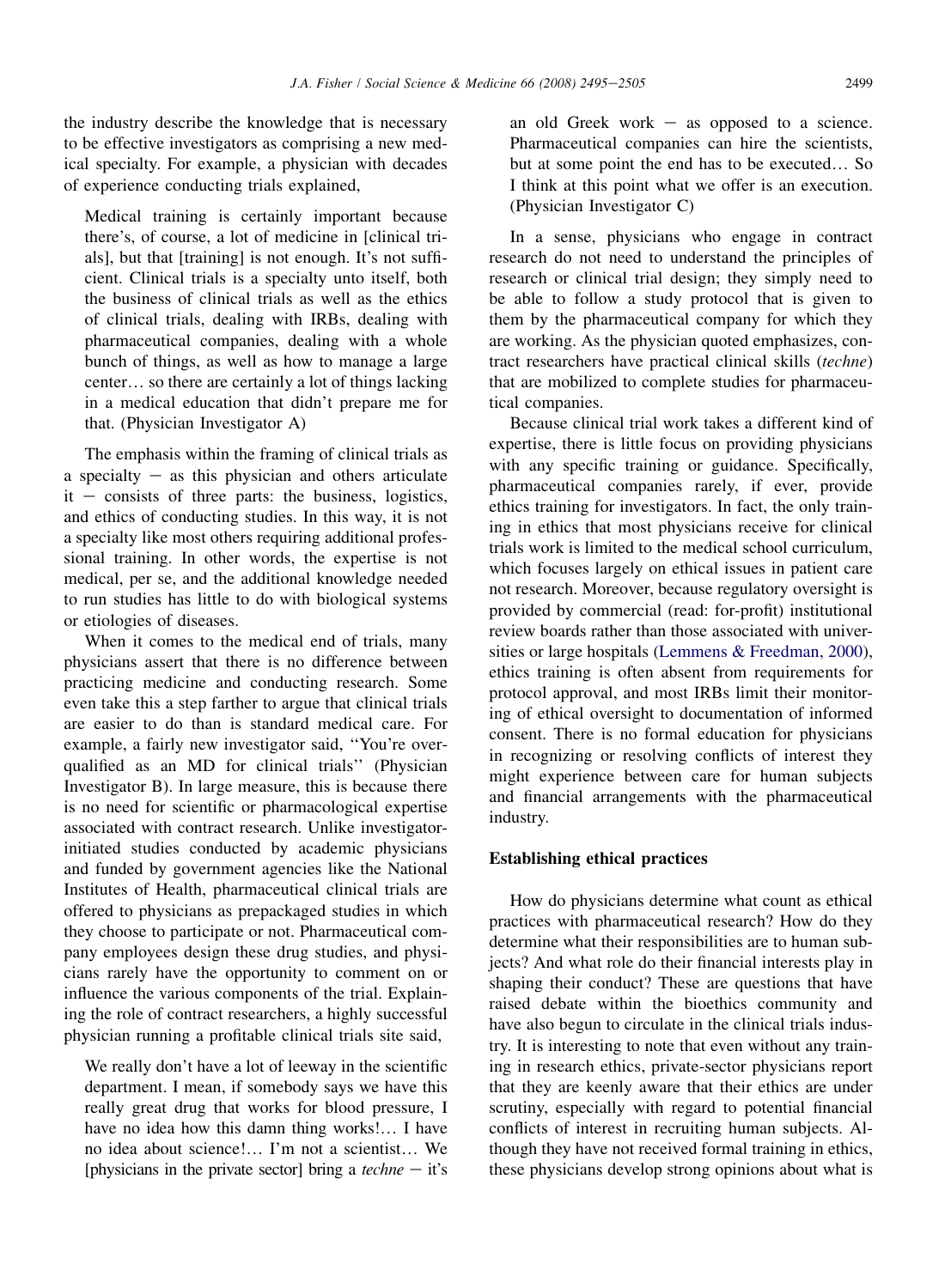$ethical$  – even some that counter mainstream ideas in bioethics  $-$  through their relationships with patients/ subjects, the pharmaceutical industry, the media, and the regulatory apparatus of the U.S. government. This section will explore the process and result of privatesector physicians developing codes of ethics in locally contingent and reflexive ways.

Physicians conducting pharmaceutical clinical trials often develop what seem like contradictory modes of explaining ethical practices. On one hand, they report that the ethics of individual studies or research protocols are handed down to them from the pharmaceutical companies, and therefore, physicians themselves have little control over defining what is ethical. On the other hand, they report that it is the physicians who establish the ethical ''tone'' of the investigative site by communicating to their research staff what are acceptable and unacceptable practices. These two positions tend not to clash for physicians because they are constructing their research ethics to a large degree in relation to the pharmaceutical companies that hire them, not to the human subjects they enroll in studies. To understand how and why physicians resolve this contradiction, it is necessary to explore each position in more detail.

Because physicians who participate in contract research are given clearly defined study protocols to follow, they insist that the responsibility for ethics rests in the domain of the pharmaceutical companies that are outsourcing the research. This attitude stems from several constraints on contract researchers. First, they do not construct their identities as scientists or as having expertise in pharmacology or toxicology. Second, they do not have input into the study design so their responsibility lies in following the protocols given to them. Third, physicians cannot begin conducting studies until IRBs have reviewed the protocols to examine and resolve any ethical concerns that might be associated with studies. Finally, the majority of studies conducted in the private sector are double-blind protocols, meaning that neither the physicians nor the subjects are aware whether they are receiving the investigational drug or the comparison product (i.e., an inert placebo or a product already available on the market). Because of these reasons, physicians often feel that third parties are responsible for determining the ethics of the clinical trials they are conducting.

To make this position more concrete, a physician explained how the responsibility for ethics belongs to the pharmaceutical companies, even if their conduct is not as ethical as he would like. Since the late 1980s, the U.S. Food & Drug Administration (FDA) has amended its rules on what animal testing is

required and the length of studies measuring the toxicity of products before human testing of those products can begin ([Cauteren et al., 2000](#page-9-0)). As a result, many of the products in clinical trials are being administered to human subjects before the long-term toxicity studies using animal data are complete. The physician commenting on this shared his frustration with the change:

Now they start the human studies before they get the results of the long-term tox studies. So now we just had a big study, actually we had nine studies going on because we had been doing a lot of work for this one company. When all of a sudden, they had [results from] long-term tox studies that showed the drug was bad; it caused tumors in mice. So as soon as they found out, they stopped development. But of course, we were well on the way, and we had a huge number of patients involved. (Physician Investigator A)

To this physician, contract researchers cannot be blamed for potentially endangering subjects in this way when the responsibility comes down not only to the pharmaceutical companies developing the products but also to the U.S. government setting rules for those companies to follow. Through this lens, his conduct was ethical because he followed the protocols as given to him by the pharmaceutical company sponsoring the studies.

The point at which physicians do make a determination about the ethics of studies in regard to patient care occurs when they are considering whether or not they want to accept specific contracts for pharmaceutical research. Rather than interpreting their decision-making in terms of an ethical evaluation, however, physicians often refer to the process in terms of the safety of studies for patients. For example, a physician said,

My concern as an investigator is, is it safe for the patient? If it's not safe or if I don't like the fact that they're going to put an actively psychotic schizophrenic patient on a placebo, then I'm just not going to do, or a seizure patient on an inadequate dose of the medication. Sorry, I've got plenty of other business down here without having to lose sleep at night. (Physician Investigator C)

Although this physician did not refer to his deliberation in terms of ethics per se, his decision to avoid clinical trials that may be unsafe for his patients can nonetheless be seen as an ethical position. That clinical studies are deemed scientifically valid and approved by IRBs is not necessarily sufficient for physicians to take on any protocols offered to them.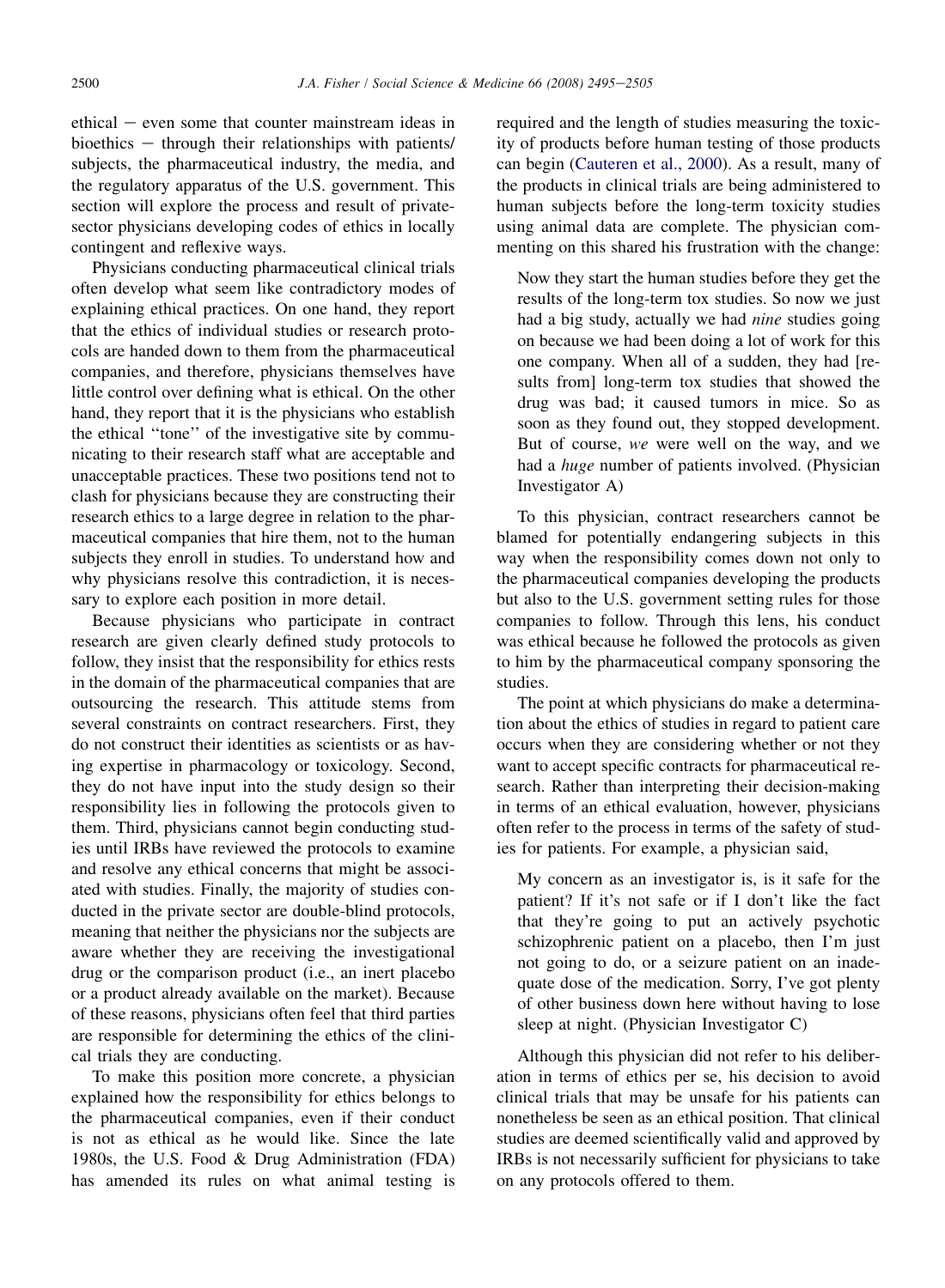This last point provides the hinge to how physicians begin to conceptualize what role they have in steering the ethics of their own research practices. As stated above, physician investigators often hold a contradictory position, saying both that the ethics of studies is determined outside of the clinic by the pharmaceutical companies or the FDA and that they themselves set the ethical tone within their investigative sites. Because physicians transfer responsibility to the pharmaceutical companies for the studies to be ethical, it then becomes physicians' responsibility  $-$  once they choose to conduct the research  $-$  to follow strictly the protocols they are given to produce accurate data about the products under investigation.

It occurs, however, that physicians and staff may have to make ''ethical'' choices about those rules. For example, a physician explained,

There's all sorts of ways people will justify blurring lines of distinction, which may or may not be clear actually. Throwing away a lab value is way over the line, right? Does it have to be fudged when you're doing a blood pressure study and this person is two points out of range on their fifth visit, and you've already put in a month of time on that person? I don't know. Does that betray the spirit of what you're trying to do? As opposed to 10 points out of line, then they're out. So I can see how individual people will sort of figure out where they're comfortable on that, but I think if the  $doc$  gives a clear message that we do things right in this organization, then the staff either shapes up or you're gone. (Physician Investigator C)

In other words, it is the responsibility of those conducting the studies to report the data honestly and accurately, even if physicians and research staff find that subjects who are enrolled in studies have laboratory or other test results that disqualify them from the study. Physicians find, however, that following the protocols is not always so clear-cut. They feel that there is often space for bending the rules, but it is establishing their own clinic guidelines for how much those rules can be bent that draws ethics into the decision-making.

Pharmaceutical companies generally can be flexible about their protocols. Physicians or research staff can contact the sponsoring company to report the situation and to ask for exemptions or waivers on a case-by-case basis. But, rather than clearing up an ethically questionable situation, physicians often feel that the minor cases should be left up to them  $-$  and their expertise  $$ rather than to the pharmaceutical company; they think

that their clinical judgments should be allowed to trump the study protocols at least some of the time. In many cases, this attitude is a response to their concern that a waiver or exemption will not be granted after they have already reported the incident. This is compounded by physicians' frustration with what they perceive to be unreasonable protocols to begin with:

The criteria for the protocols are becoming ever more ridiculously difficult. As an example, I remember we were trying to recruit for a rheumatoid arthritis trial [using] someone's [results from a] SED rate test  $$ an indication of inflammation on the blood test of how much disease activity may be... And you screen ten people, and 8 of them screen out because their SED rate test isn't elevated. Although they still have some swollen joints that meet the other criteria to get into the study, their screen fails... But what can you do? Ethically, you don't have any choice about it; they can't enroll. (Physician Investigator D)

It may appear that physicians are arguing that pharmaceutical companies' study protocols should be more flexible in order to benefit the patients they enroll (or would like to enroll) as human subjects. While this might be the case in a small number of studies that are testing products that may provide lifesaving treatments for illnesses such as cancer or AIDS, most studies being conducted by the pharmaceutical industry are for products that are far more mundane. Moreover, there is no guarantee that subjects enrolled in clinical trials are getting any treatment at all because the majority of studies are placebo-control trials, dictating that some percentage of human subjects will not receive any active treatment for their conditions [\(Temple](#page-10-0) [& Ellenberg, 2000\)](#page-10-0).

In fact, none of the physicians I interviewed claimed that the protocol exemptions that they would like to seek are in the best interest of subjects. Instead, they explained that the problem is financial. It is in their financial best interest to enroll a wider base of patients and be assured that subjects can remain in studies even when diagnostic tests required by study protocols indicate otherwise. One physician who quit his private practice to conduct studies full time analyzed the pressure he sees exerted on private practice physicians by the pharmaceutical industry, ''If you ask me to find [subjects] faster than they come through [the practice], then I have to create them... I think once you take an aggressive timeline from the sponsor, and you make the physician fulfill it, you're asking for issues'' (Physician Investigator F).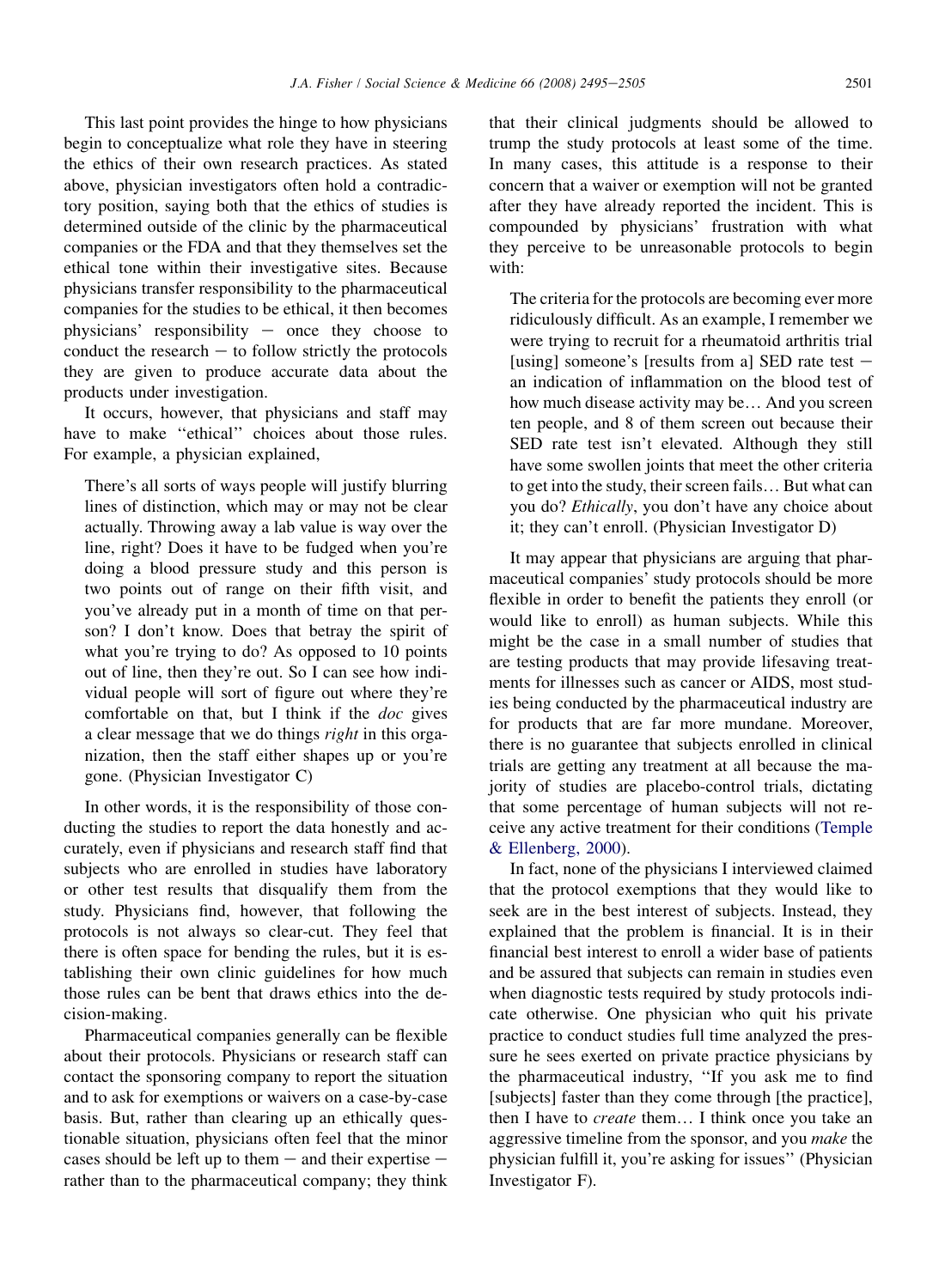Thus, for many physicians, acting responsibly in the face of ambiguity in making decisions about subjects' enrollment constitutes ethics. Because their contracts are with pharmaceutical companies and their incomes depend on meeting the terms of those contracts, physicians' focus is frequently on their obligations to those companies rather than to the subjects they enroll. Yet, the line between behaving less than ethically and fraud with data reporting is not always clear. If the protocols are not going to be followed precisely, at what point do deviations become unethical or fraudulent? According to one physician,

Obviously, there's an ethical standard that the physicians will be following, but of course, everyone knows, there's shades of pressure around your proper ethical behavior which may be trying to push or negotiate certain decisions that the physician is making or certain opinions that they're forming, to comply or go along better with others who are pressuring him/her. (Physician Investigator E)

None of this is to say that physicians look charitably on cases of fraud that emerge in the industry. Quite the contrary, physicians report that fraudulent behavior provides so much fodder for the mainstream media that they taint the whole clinical trials industry. As one physician vented,

There are frauds out there. There are many mistakes being made, and [the media] identify the poor kid [Jesse Gelsinger] who died in that Philadelphia experiment with the gene therapy, and they identify that louse in California [Robert Fiddes] who was making up patients and running away with the bank, and they identify somebody else. And three bad stories create a picture of an industry where there are literally tens of thousands of studies going on. How does that represent the whole industry? And yet that's what the public perceives; that's what Congress perceives; and then it creates this hailstorm of controversy and scrutiny. It winds up then creating a very bad shiner for the industry that to an extent is very difficult to overcome, and it makes people feel bad who are trying to do a good job and working in the industry. (Physician Investigator D)

Thus, fraud is not within the realm of the acceptable. It is clearly unethical for physicians to make up human subjects, but what about to radically alter subjects' data such as test results? The problem is that what tends to constitute *indisputable* fraud in the industry is getting caught manipulating the data or the study protocols.

Of course, it is also worth noting that physicians' orientation toward research ethics  $-$  following the study protocols provided by pharmaceutical companies  $$ also shapes their perceptions of how financial interests can impact upon their clinical decisions. In general, physicians fall into two financial categories: those who are salaried and those who are paid according to their performance. What is interesting is that physicians falling into either category tend to think their mode of payment makes for more ethical practices than the other group.

On one hand, physicians who are salaried tend to think that this payment system reduces the possibility of many ethical breaches. From their perspective, if their salaries do not depend on the number of human subjects they enroll or retain in studies, there is less reason to allow flexible interpretations of the study protocols and subjects' test results. It also means that physicians who maintain private practices do not need to hustle their own patients into clinical trials in order to get paid as investigators. As one salaried physician explained, ''I'm on salary, I don't get paid according to how many subjects I put on a study. That's a no-no, and I wouldn't even want to do that. As such, I have some freedom of not feeling pressure to try to have any of my patients become subjects.'' (Physician Investigator D).

On the other hand, physicians who are not salaried tend to think incentivized payment systems make them more conscientious investigators for the pharmaceutical industry. For them, it is not a question of their pay influencing their decisions about individual subjects. Instead, they see their uncertain pay as motivating them to work harder and to put more energy into the clinical trials they conduct. One such physician argued, ''Somehow if you're not individually [financially] invested in what's going on at your site, you tend to let things ride and things aren't as strong. Whereas if that's where your bread and butter comes from, then it's important to you'' (Physician Investigator A). Another physician who acknowledged that money has the potential to influence research practices also argued that the same payment system holds unethical behaviors in check. From his perspective, money could motivate physicians and research staff to bend the rules of the study protocols, but at the same time, physicians are also always concerned about getting the next study and fudging the data could cost them much more revenue in the long term if not put them out of business altogether:

I can see that anytime you combine money with judgment and ethics, the money will win sometimes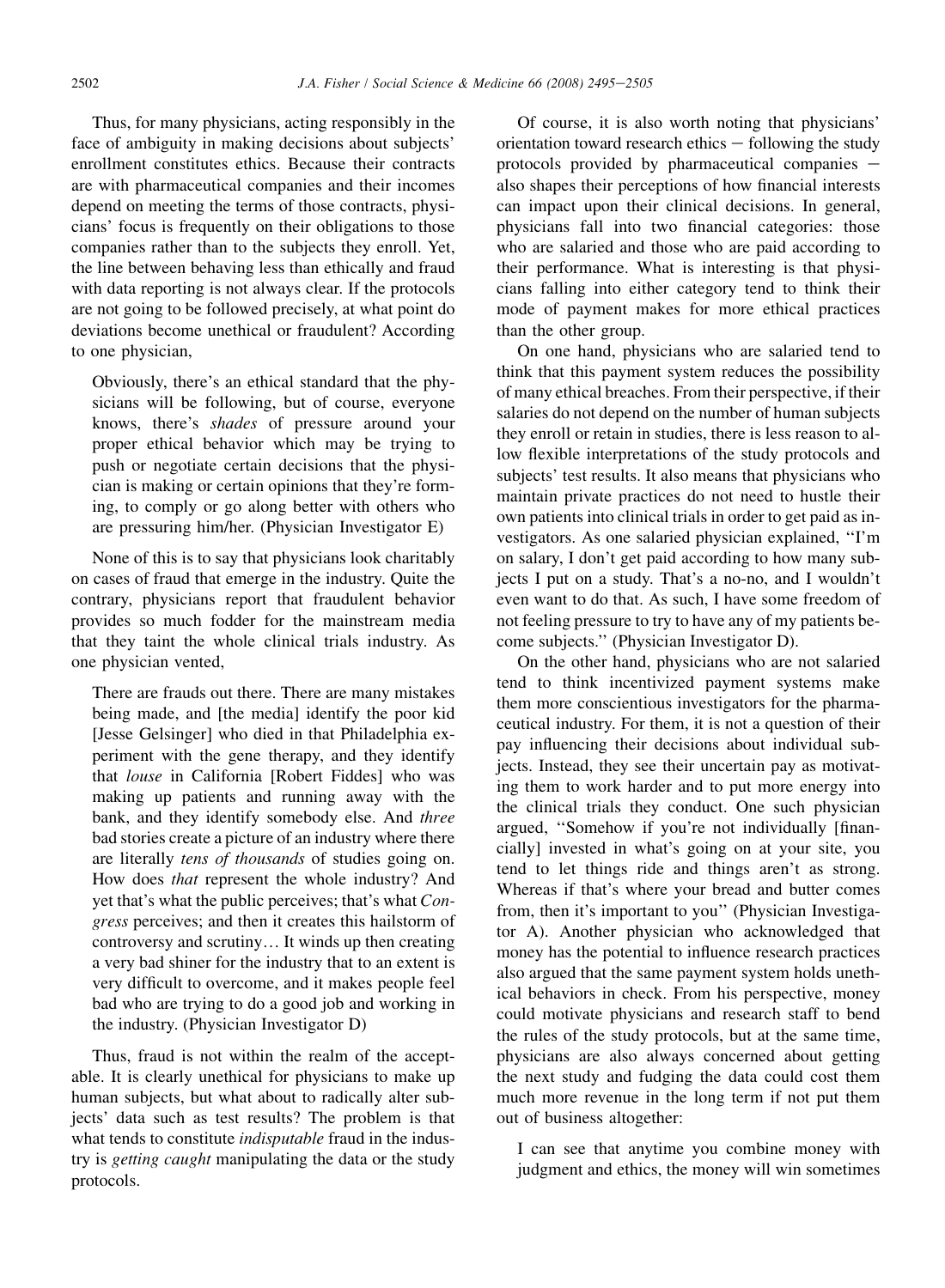and ethics will win sometimes... What I don't think [money] does much, and I'm sure it probably does some of the time, is have marginal or truly not qualified patients put into the study. The same incentive of putting them in is already there; [the sites are] getting paid \$1600 to \$20,000 a patient depending on the study, anyhow. An additional \$5 or \$2000 or something like that isn't going to change the ethics of the site... But regarding the ethics of the site, if you get a bad reputation, then it's harder to do well in this business, particularly if the reputation is deserved. I'm not saying it's impossible, but it is harder. (Physician Investigator C)

In spite of their differences, private-sector physicians regardless of the system of payment they fall under are aware both of the bad press and the attitude of the bioethics community regarding financial ''conflicts of interest.'' In response to these outsider perspectives on their work and on the industry as a whole, physicians tend to coalesce around the same position: that it is impossible to separate the business from the research no matter what. The point for many of these physicians is that the framing of financial conflicts of interest implies that there is a pure state of research that will not be influenced by any monetary pressures. Physicians interpret this framing of the financial aspects of their work as both naïve and as a problem that is not unique to clinical trials work. One physician who is salaried articulated his opinion about the additional scrutiny on researchers: ''There's a higher level of significance, perceived ethical significance, that goes along with people's health. If there are intentional fraudulent behaviors  $-$  even compared to if you're screwing around with other people's money, which nobody likes'' (Physician Investigator D). In his view, these financial issues are endemic to all industries and all types of work, but because the clinical trials industry is dealing with human health and illness, there is an increased scrutiny to the impact of financial matters on physicians' ethical conduct.

### Conclusion

This paper has illustrated the ways in which privatesector physicians construct ethical codes of conduct in their clinical trial work. Rather than perceiving their ethical responsibility solely in terms of the patients/ subjects they enroll in studies, physicians primarily envisage ethics in terms of adhering to the study protocols that pharmaceutical companies hire them to conduct. This does not mean that physicians do not take

seriously their responsibility to safeguard human subjects, but rather than seeing that as their primary ethical obligation, it is merely part of the good conduct of the study protocols. Although physicians are not immune to the critiques of the bioethics community and the mainstream media regarding their work, they construct their sense of what is ethical through their everyday practices in the clinic in relation to the needs of the pharmaceutical industry and their own business bottom-lines. That financial conflicts of interest may cause some ethical breaches is to be expected from bioethics reports on the matter, but what those scholars miss are the ways in which financial interests can also motivate physicians to conduct studies ethically. The interest of future business and future prosperity also profoundly shape the decisions that physicians make about present studies.

This paper is not meant as an apology for the financial arrangements that are prevalent in the clinical trials industry. From a more normative position, contract research is fraught with ethical dilemmas that are not captured within physicians' own construction of research ethics and need to be explored in further detail in future research. Instead, this paper is meant to show the continuities and differences in the ethical norms and practices of physicians in the role of investigators. Although it is unclear the extent to which privatesector physicians, who make up the vast majority of pharmaceutical investigators, differ from their academic counterparts engaged in the same or similar clinical trials, this empirical research indicates how research ethics gets articulated and defined by the largest segment of researchers in the U.S.

Even before the development of a codified system of research ethics, physicians were guided by tacit and contextualized rules of ethics. While much has changed in how and where research is conducted from the mid-20th century, what has not changed is that physicians continue to develop their own codes of ethics in response to their professional roles and responsibilities. What is different today is that privatesector physicians' construction of ethics is shaped by their obligations to pharmaceutical companies rather than to human subjects or to science more generally.

Physicians are not unaware of conflicts of interest between patient care and pharmaceutical research, yet they may see these conflicts as irreconcilable on their own terms. Instead, physicians construct their ethical conduct in terms of producing data in lines with study protocols and fulfilling their contracts with pharmaceutical companies. This orientation defines ''ethical'' practice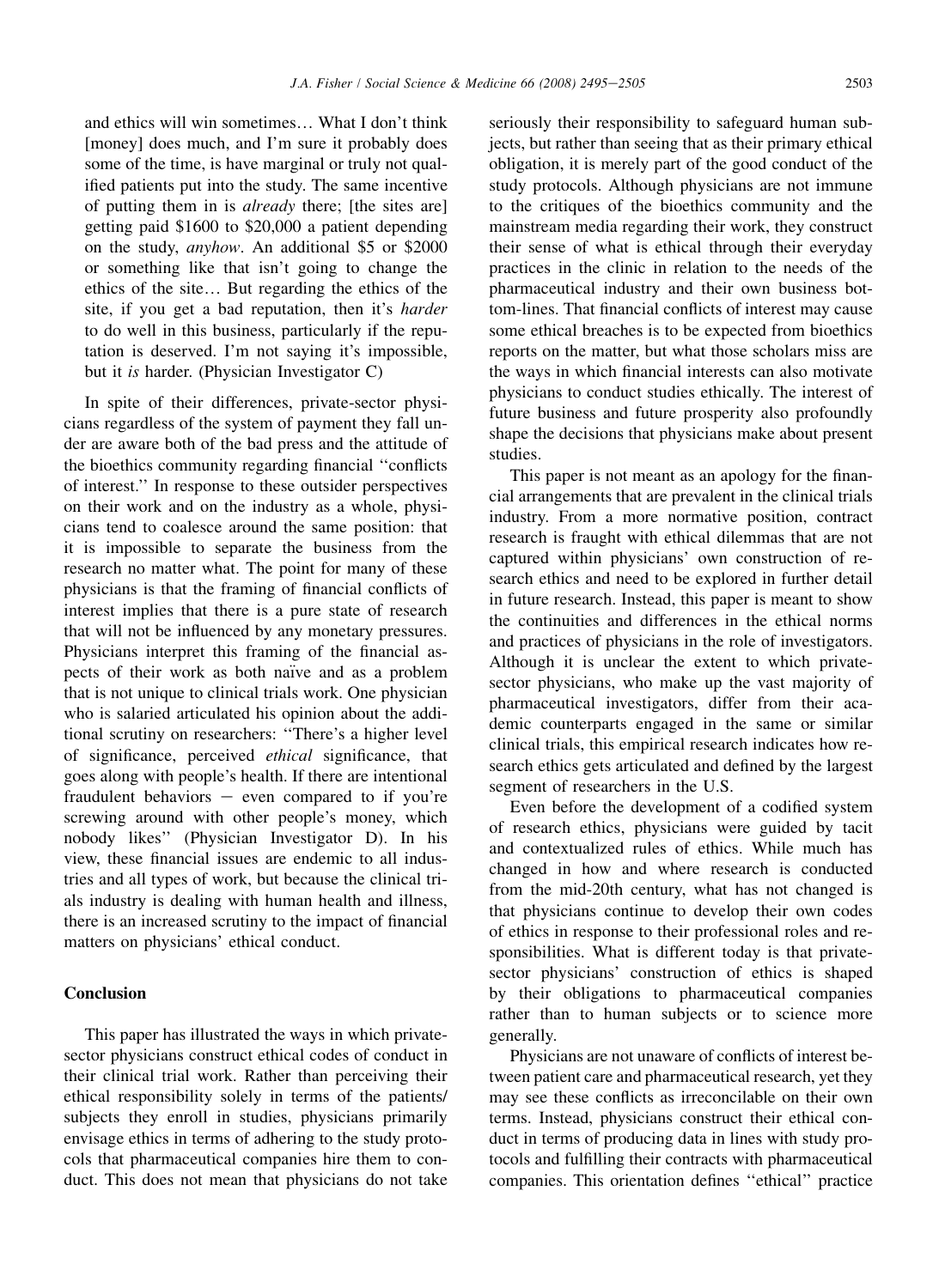<span id="page-9-0"></span>in a more clear-cut way because it requires that physicians simply follow pharmaceutical companies' instructions. In contrast, a focus on ethics in relation to patients' subjects requires physicians to navigate significant clinical, as well as ethical, ambiguity. Given that the field of bioethics disagrees about solutions to conflicts of interest and ethics in human subjects research, it is no wonder that physicians choose to redefine the problem of clinical ethics in such a way that, for them, it can be resolved.

# Appendix. Demographic information for quoted informants

- Physician Investigator A: male, 60–70 years, internal medicine,  $20+$  years in industry
- Physician Investigator B: female, 35–45 years, pediatrics, 3 years in industry
- $\bullet$  Physician Investigator C: male, 40–50 years, neurology, 10 years in industry
- $\bullet$  Physician Investigator D: male, 40–50 years, rheumatology, 15 years in industry
- Physician Investigator E: male, 30–40 years, internal medicine, 1 year in industry
- Physician Investigator F: male, 45–55 years, family medicine, 2 years in industry.

### References

- Appelbaum, P. S., Lidz, C. W., & Meisel, A. (1987). Informed consent: Legal theory and clinical practice. New York, NY: Oxford University Press.
- Barber, B. (1980). Informed consent in medical therapy and research. New Brunswick, NJ: Rutgers University Press.
- Barber, B., Lally, J. J., Makarushka, J. L., & Sullivan, D. (1973). Research on human subjects: Problems of social control in medical experimentation. New York, NY: Russell Sage Foundation.
- Bodenheimer, T. (2000). Uneasy alliance: clinical investigators and the pharmaceutical industry. New England Journal of Medicine, 342(20), 1539-1544.
- Bosk, C. (1995). All God's mistakes: Genetic counseling in a pediatric hospital. Chicago, IL: University of Chicago Press.
- Campbell, N. D. (2007). Discovering addiction: The science and politics of substance abuse research. Ann Arbor: University of Michigan Press.
- Caplan, A. (1998). Due consideration: Controversy in the age of medical miracles. New York, NY: John Wiley & Sons, Inc.
- Cauteren, H. V., Bentley, P., Bode, G., Cordier, A., Coussement, W., & Heiningand, P., et al. (2000). The industry view on long-term toxicology testing in drug development of human pharmaceuticals. Pharmacology & Toxicology, 86(Suppl. I),  $1-5$ .
- Corrigan, O. P. (2003). Empty ethics: the problem with informed consent. Sociology of Health and Illness, 25, 768-792.
- Davis, A. M., Hull, S. C., Grady, C., Wilfond, B. S., & Henderson, G. E. (2002). The invisible hand in clinical research:

the study coordinator's critical role in human subjects protection. Journal of Law, Medicine, & Ethics, 30, 411-419.

- DeVries, R. G. (2004). How can we help? From ''sociology in'' to ''sociology of'' bioethics. Journal of Law, Medicine, & Ethics,  $32, 279 - 292.$
- Epstein, S. (1996). Impure science: Aids, activism, and the politics of knowledge. Berkeley: University of California Press.
- Evans, J. H. (2002). Playing God?: Human genetic engineering and the rationalization of public bioethical debate. Chicago, IL: University of Chicago Press.
- Faden, R. R., & Beauchamp, T. L. (1986). A history and theory of informed consent. New York, NY: Oxford University Press.
- Featherstone, K., & Donovan, J. L. (2002). ''Why don't they just tell me straight, why allocate it?'': the struggle to make sense of participating in a randomised controlled trial. Social Science & Medicine, 55, 709-719.
- Fisher, J. A. (2006a). Co-ordinating 'ethical' clinical trials: the role of research coordinators in the contract research industry. Sociology of Health and Illness,  $28(6)$ ,  $678-694$ .
- Fisher, J. A. (2006b). Procedural misconceptions and informed consent: insights from empirical research on the clinical trials industry. Kennedy Institute of Ethics Journal,  $16(3)$ ,  $251-268$ .
- Fisher, J. A. (2007). Ready-to-recruit" or "Ready-to-consent" populations?: informed consent and the limits of subject autonomy. Oualitative Inquiry,  $13(8)$ ,  $875-894$ .
- Fisher, J. A. (in press). Medical research for hire: The political economy of pharmaceutical clinical trials. New Brunswick, NJ: Rutgers University Press.
- Fox, R. C. (1976). Advanced medical technology  $-$  social and ethical implications. Annual Review of Sociology,  $2$ ,  $231-268$ .
- Gray, B. H. (1975). Human subjects in medical experimentation: A sociological study of the conduct and regulation of clinical research. Huntington, NY: R.E. Krieger.
- Halpern, S. A. (2004). Lesser harms: The morality of risk in medical research. Chicago, IL: University of Chicago Press.
- HarrisInteractive. (2004). Most physicians do not participate in clinical trials because of lack of opportunity, time, personnel support and resources. Available online: http://www.harrisinteractive. com/news/printerfriend/index.asp?NewsID=811 (Last accessed 1 March 2008).
- Hedgecoe, A. (2004). The politics of personalized medicine: Pharmacogenetics in the clinic. New York: Cambridge University Press.
- Hoeyer, K., Dahlager, L., & Lynoe, N. (2005). Conflicting notions of research ethics: the mutually challenging traditions of social scientists and medical researchers. Social Science & Medicine,  $61, 1741 - 1749.$
- Hornblum, A. M. (1998). Acres of skin: Human experiments at holmesburg prison. New York, NY: Routledge.
- Jones, J. H. (1981). Bad blood: The Tuskegee syphilis experiment. New York, NY: Free Press.
- Kassirer, J. P. (2005). On the take: How America's complicity with big business can endanger your health. New York: Oxford University Press.
- Klein, J. E., & Fleischman, A. R. (2002). The private practicing physician-investigator: ethical implications of clinical research in the office setting. Hastings Center Report,  $32(4)$ ,  $22-26$ .
- Konrad, M. (2005). Narrating the new predictive genetics: Ethics, ethnography, and science. Cambridge: Cambridge University Press.
- Lader, E. W., Cannon, C. P., Ohman, E. M., Newby, L. K., Sulmasy, D. P., & Barst, R. J., et al. (2004). The clinician as investigator: participating in clinical trials in the practice setting. Circulation, 109, 2672-2679.